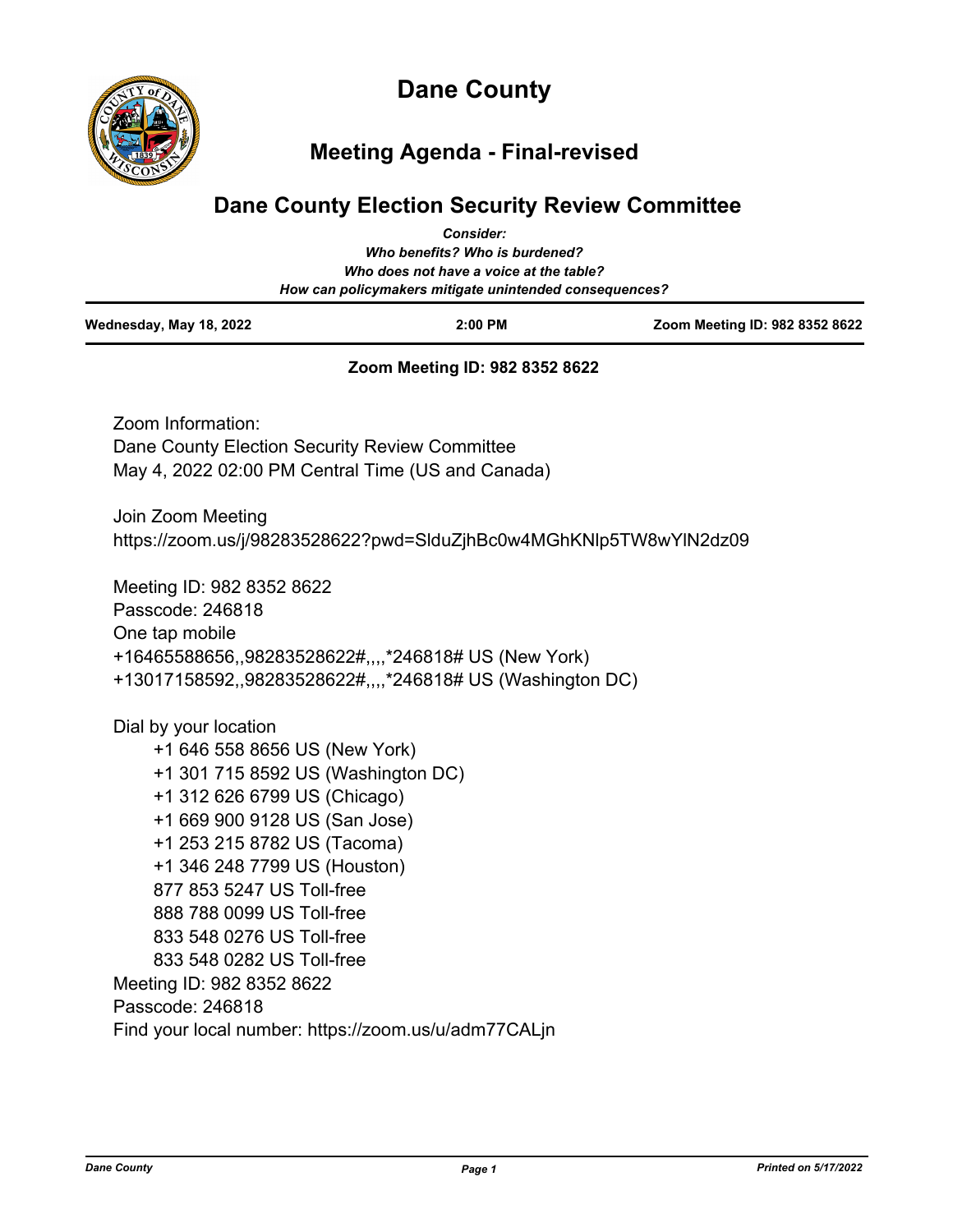*Interpreters must be requested in advance; please see the bottom of the agenda for more information.*

*Los intérpretes deben solicitarse con anticipación; consulte el final de la agenda para obtener más información.*

*Yuav tsuam tau thov txog cov neeg txhais lus hau ntej; thov saib hauv qab kawg ntawm qhov txheej txheem rau cov ntaub ntawv ntxiv.*

## **A. Call To Order**

## **B. Consideration of Minutes**

**1.** [2022 MIN-014](http://dane.legistar.com/gateway.aspx?m=l&id=/matter.aspx?key=22709) MINUTES OF THE MARCH 30, 2022 MEETING

*Attachments:* [Minutes 03302022\\_Dane County Election Security Review](http://dane.legistar.com/gateway.aspx?M=F&ID=00b5f3c0-0009-4270-ad4f-10e9728c5e3d.pdf)

**2.** [2022 MIN-027](http://dane.legistar.com/gateway.aspx?m=l&id=/matter.aspx?key=22790) MINUTES OF THE APRIL 20, 2022 MEETING

*Attachments:* [Minutes 04202022\\_Dane County Election Security Review Committee](http://dane.legistar.com/gateway.aspx?M=F&ID=3479fd77-fc96-495e-a0f8-b9d10ab83cab.pdf)

- **C. Information Gathering to Guide Future Meetings**
- **1. Threats to Clerks Review of Threats and LE Response**
- **2. Survey Municipal Clerks on Security**
- **3. ES&S Security Review Pilot Offer**

## **D. Closed Session**

**The committee may go into closed session under Wisconsin Statute 19.85 (1) (d) Any meeting of a governmental body, upon motion duly made and carried, may be convened in closed session.** 

**Wisconsin Statute 19.85 (1) (d):**

**Except as provided in s. 304.06 (1) (eg) and by rule promulgated under s. 304.06 (1) (em), considering specific applications of probation, extended supervision or parole, or considering strategy for crime detection or prevention - Considering Strategy for Crime Detection or Prevention.**

**1. Homeland Security Review**